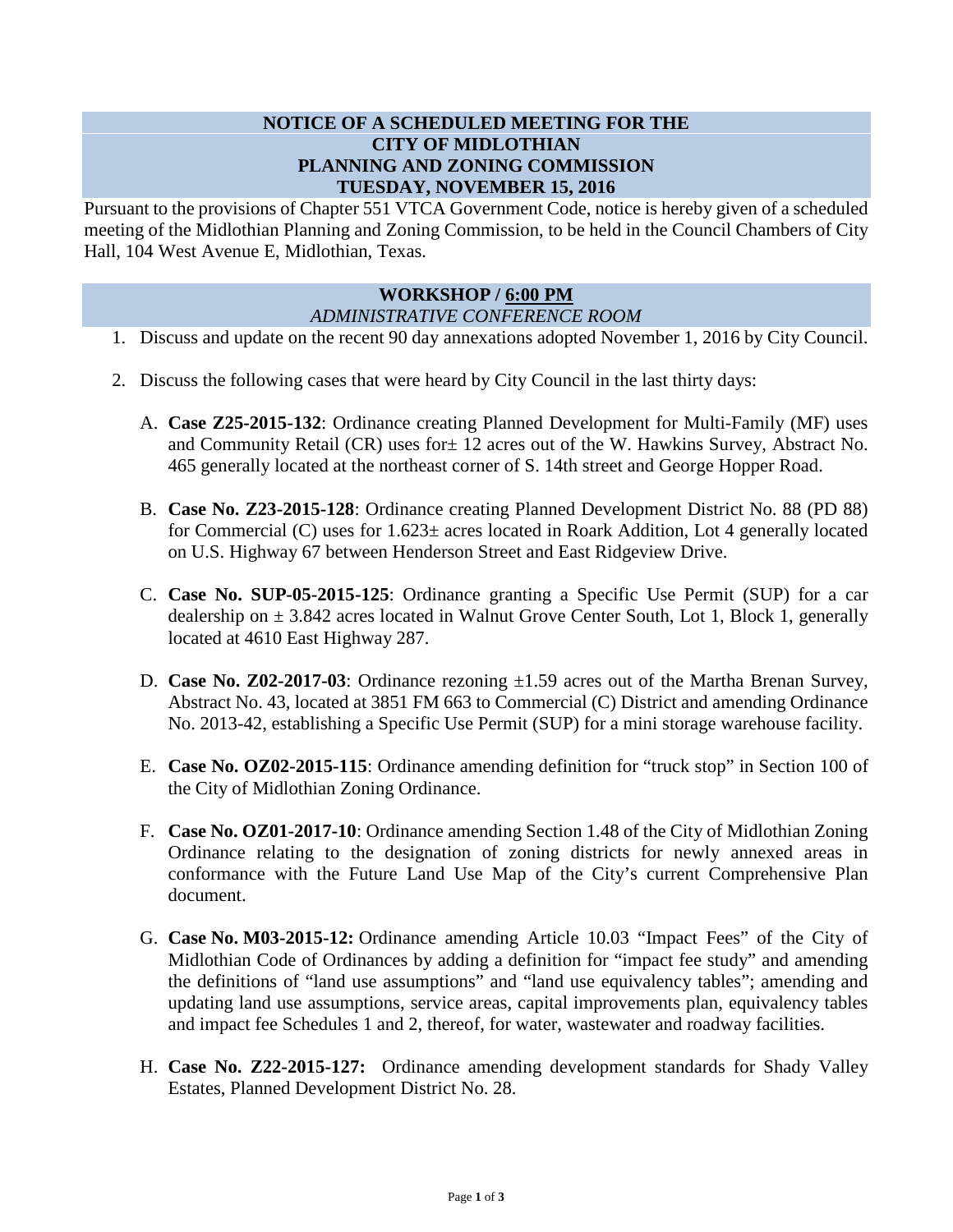- I. **Case Z01-2017-02:** Ordinance rezoning  $\pm 1.6761$  acres located in the Town Centre at the Meadows, Lots 2 and Part of Lot 1 generally located at 114 Roundabout Street from Planned Development No. 6 (PD-6) to Planned Development District for Community Retail (CR) and General Professional (GP) uses, including an animal hospital/veterinarian clinic.
- J. **Case No. OS01-2017-13**: ordinance amending the City of Midlothian Subdivision Ordinance, specifically Section 4.14 (Final Plats), Section 5.10 (Inspection), Section 6.14 (Lots), and Section 7.13 (Variances) relating to the authority of the Planning and Zoning Commission and City Council to review and act on certain variance and waiver requests to the Subdivision Ordinance.
- 3. Discuss regular meeting dates for Calendar Year 2017.

## **PLANNING AND ZONING COMMISSION MEETING / 7:00 PM** *CITY COUNCIL CHAMBERS AGENDA ITEMS*

Call to Order and Determination of quorum, Invocation and Pledge of Allegiance.

- 1. **Consider the minutes for the Planning and Zoning Commission meeting dated:** 
	- October 18, 2016
- 2. **Consider and act upon the 2017 regular scheduled meeting dates for the Planning and Zoning Commission**. (Case No. M05-2017-23)
- 3. **Consider and act upon a request for an on-site sewage facility (septic system) waiver for Carroll's Lake Addition.** Property contains  $\pm$  12.508 acres, Lot 1 out of Carroll's Lake Addition and 11.455 out of the J. Chamblee Survey, Abstract No. 192, being generally located east of 223 Miller Road, in the City of Midlothian. (Case No. M04-2017-22)
- 4. **Conduct a public hearing and consider and act upon an ordinance amending the City of Midlothian Zoning Ordinance,** specifically Section 1.09 (Plat Required Prior to Building Permit), Section 1.42 (Duties of the City Council), Section 3.5401 (Landscaping Requirements for Single Family Residential Uses, attached and detached), Section 3.5402 (Landscaping Requirements for Multifamily Uses. apartments, triplex, fourplex, townhomes, etc.), Sections 3.5502 and 4.5504 (Procedure for Determining Alternative Exterior Materials), Section 4.5205 (Off-street Loading / Dumpster Screening), Section 4.5602 (Off-street Parking Requirements), Section 4.5605 (Driveway Spacing and Design), Section 4.5841 (Signs located in General Professional (GP), Community Retail (CR), or Commercial (C) Districts), Section 4.5844 (Signs Located in Light Industrial (LI), Medium Industrial (MI), Heavy Industrial (HI) districts), Section 5.112 (Revisions of the Site Plan and Development Schedule), Section 5.213 (Criteria for Residential Uses in the CBD) and Section 100.200 (Masonry Definitions) relating to the authority of the Planning and Zoning Commission and City Council to review and act on certain variance and waiver requests to the Midlothian Zoning Ordinance. (Case No. OZ02-2017-11)